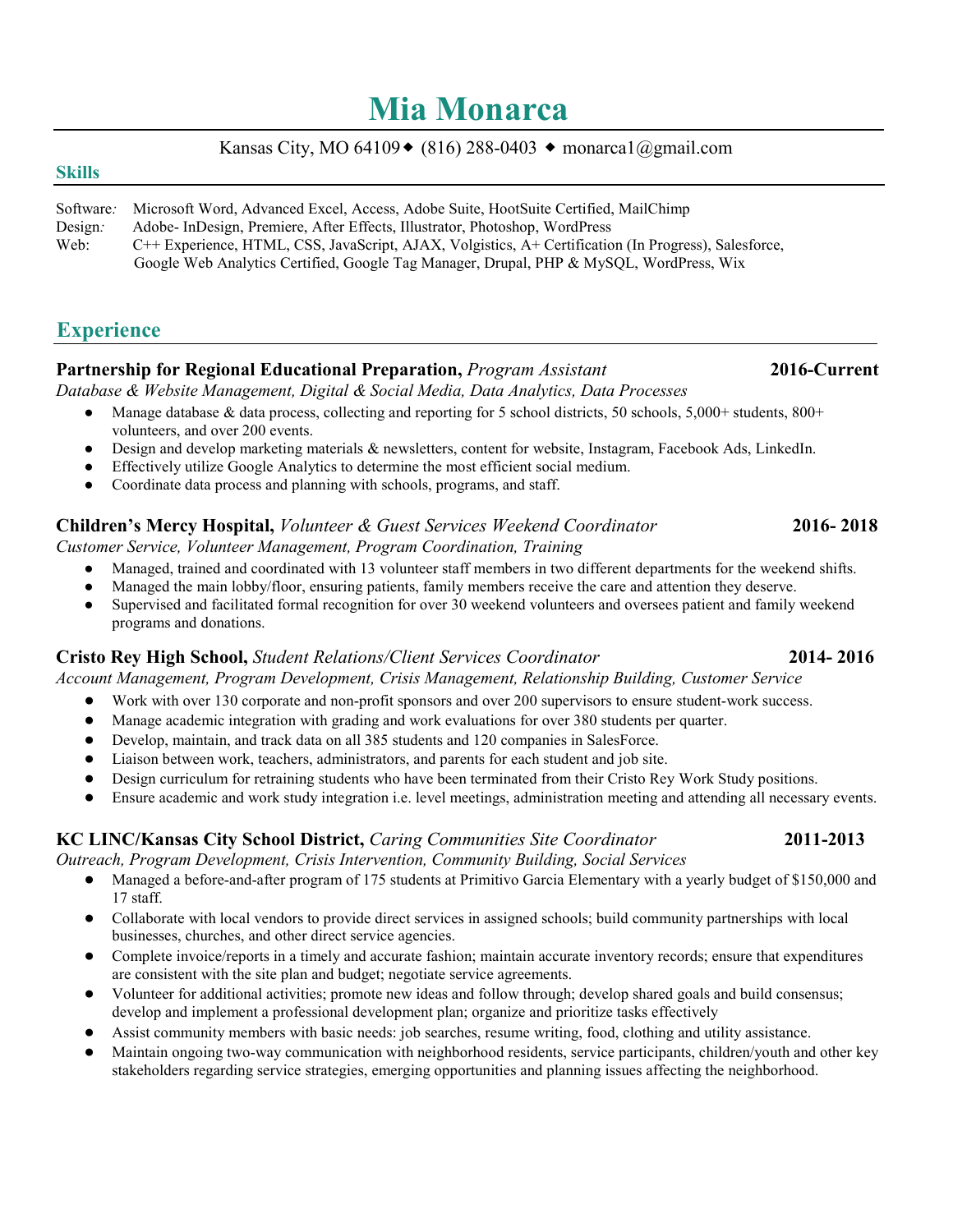### **American University in Cairo,** *Assistant to the Director of Student Development* **2007- 2008**

*Information and Policy, Research & Communication*

- Managed the general office operations for the Director of Office of Student Development.
- Revised Student Leadership Manual and edited department's communications.
- Created and managed department newsletters and brochures.
- Edited annual budget and report for review by the provost.

## **Development and Finance International,** *Research Analyst*- Washington, DC 2005-2006

*Homeland Security, Research & Data Compilation, Data Integrity*

- Assisted on a study concerning the national response to Hurricane Katrina for the Department of Homeland Security supporting the White House and the National Security Council Advisor, Frances Townsend.
- Researched and compiled data and sources to be used in briefing papers, PowerPoint presentations, and discussion papers.

# **Department of Housing and Urban Development-** *White House Political Intern-* Washington, DC **2005**

*Urban Development, Organizing Meeting Material, Special Projects & Administration*

- Assisted the Deputy Secretary at the Department of Housing and Urban Development with special projects related to grassroots planning, legislative/constituent issues, outreach, and event coordination.
- Supported Deputy Secretary's staff with projects and developing and implementing special projects as designated.
- Collaborated with the Deputy Secretary, special assistants, and staff with day-to-day administration.

### **Education**

| <b>Associate of Applied Science., Johnson County Community College</b><br>Web Development & Digital Media                                                                                                     | 2016-2018 |
|---------------------------------------------------------------------------------------------------------------------------------------------------------------------------------------------------------------|-----------|
| Certificate, Web Technologies, Johnson County Community College, 2017                                                                                                                                         |           |
| Certificate, Web Development, Johnson County Community College, 2018                                                                                                                                          |           |
| Certificate, Digital Media, Johnson County Community College, 2017                                                                                                                                            |           |
| Relevant Courses: Google Web Analytics, Adobe Premiere, Adobe Photoshop, Adobe Illustrator,                                                                                                                   |           |
| Adobe After Effects, Marketing Analytics and CRM, PHP & MySQL<br>Awards: JCCC Foundation Scholarship, IME BECAS Scholarship Recipient-2016, Nominated for the National<br>Science Foundation Fellowship, 2016 |           |
| Master of Arts., American University in Cairo, Cairo, Egypt<br>Middle East Studies                                                                                                                            |           |
| Member: American Turkish Council, Graduate Fellowship                                                                                                                                                         |           |
| Bachelor of Arts, American University, Washington, DC<br>International Relations: Latin American & Economic Development<br><b>Minor: Criminal Justice</b>                                                     | 2001-2005 |
| <b>Civic Involvement</b>                                                                                                                                                                                      |           |
| Literacy KC, Digital Literacy Coach, 2018                                                                                                                                                                     |           |
| Carver Dual Language Elementary School, First Lego League (FLL) Robotics Coach 2017                                                                                                                           |           |
| National Multiple Sclerosis Society, Data and Office Volunteer 2016                                                                                                                                           |           |

**Kansas City Women in Technology,** *Program Mentor* 2017

**Education Pioneers Impact Fellowship Finalist**, 2018